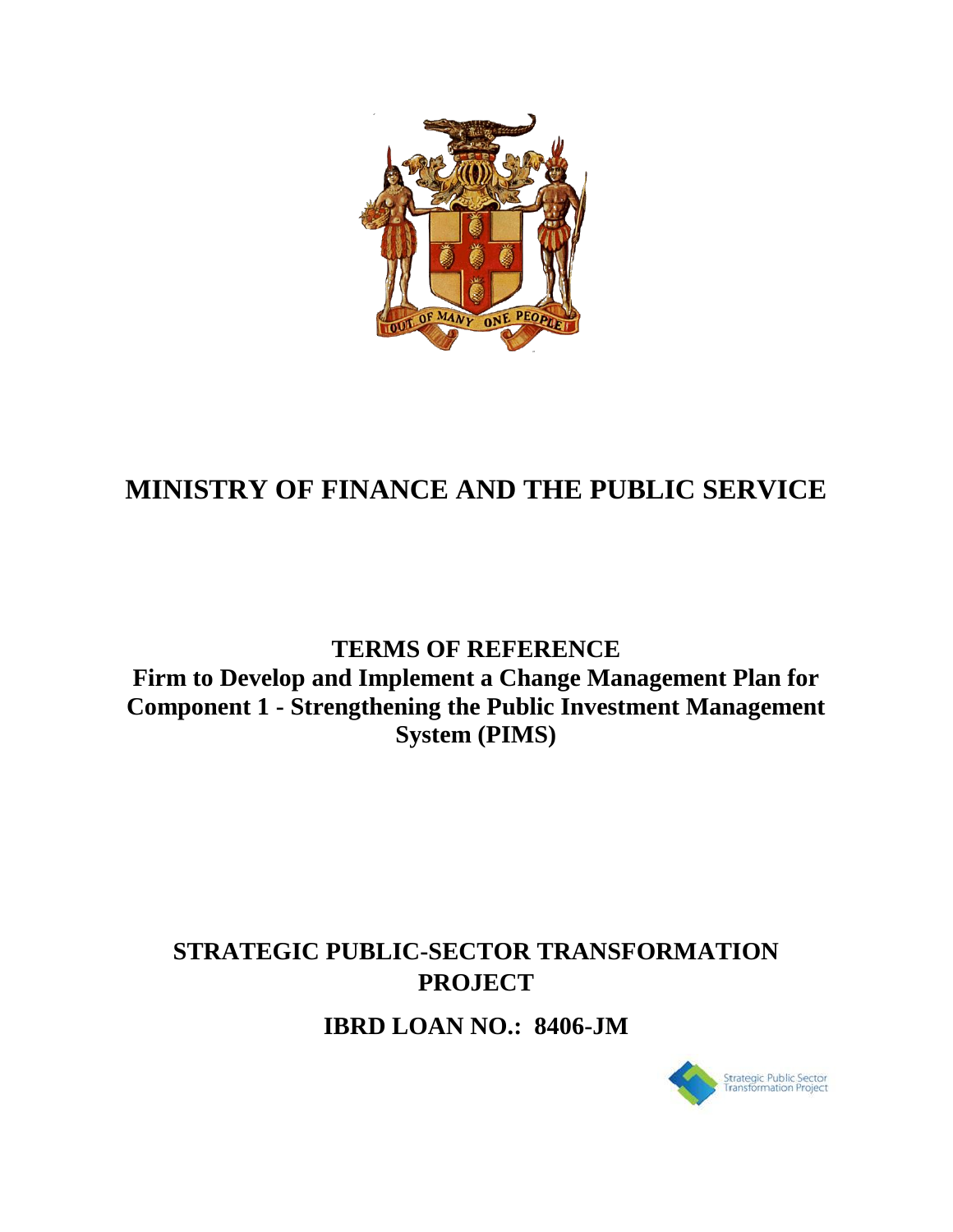#### **1.0.BACKGROUND:**

Cabinet Decision No 38/13of October 2013 gave approval for the institutionalization of the Public Investment Management System (PIMS) and, in doing so, standardize the treatment of public investment across the public sector with respect to the entire project cycle. The Government has committed to strengthen Jamaica's public investment management system, as part of a comprehensive public financial management (PFM reform) agenda. This reform has seen the incorporation of public investment management as part of an enhanced fiscal governance framework that seeks to increase fiscal surpluses over time and concurrently reduce the debt to gross domestic product (GDP) ratio so that public resources can be allocated to public investment and other activities that have the potential to contribute to growth in the economy.

**The Strategic Public-Sector Transformation Project:** The Government of Jamaica (GOJ) has received loan financing from the International Bank for Reconstruction and Development (IBRD) towards the cost of the Strategic Public-Sector Transformation Project (SPSTP). The Project Development Objective (PDO) is to strengthen public resource management and support selected public sector institutions in facilitating a more enabling environment for private sector growth. The project has 6 components divided into 2 thematic areas.

The first thematic area of the proposed intervention seeks to reinforce fiscal discipline and revenue enhancement through four main components: (a) Strengthening the Public Investment Management System (PIMS); (b) Strengthening the Budget Preparation Process and Results Based Budgeting (c) Adaptive Public-Sector Approaches to Promote Fiscal Sustainability and Project Management; (d) Modernizing of the Accountant General's Department.

The second thematic area seeks to support those institutions that sit at the interface between the public and private sectors: Bureau of Standards of Jamaica (BSJ) through component 5, Fostering Industrial Growth and Trade Facilitation, that will support strategic public-sector institutions essential to creating an enabling environment for the private sector. The management of the project makes up the sixth component.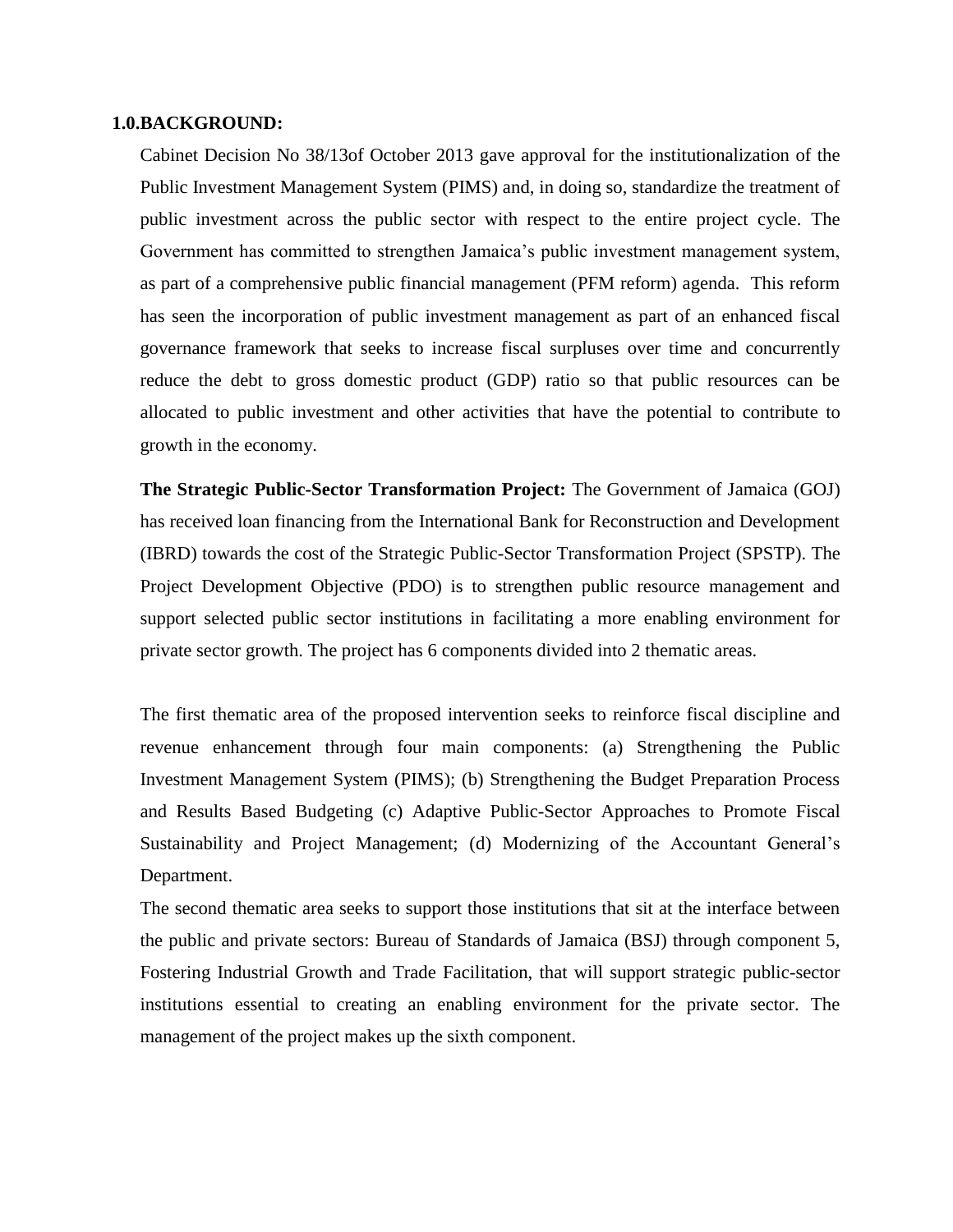Component 1 falls under the first thematic area of the SPSTP and is the focus of this consultancy. The objective of this component is for the PSIP to incorporate public investment projects with estimated five-year operating and maintenance costs fully linked to long term development goals and medium-term priority areas. The component will support the GOJ reform efforts through the following activities:

- (i) migration of the current web-based database to a robust platform to manage all information about public investment across the project cycle and linked to the budgeting and financial systems of the country (expected to be compiled into IFMIS);
- (ii) design and implementation of a public investment management training program for public sector;
- (iii) reviewing legislation and carrying out dissemination activities to integrate the PIMS with the administrative systems (including procurement and human resources);
- (iv) strengthening monitoring through Citizens Participation;
- (v) designing a fund for the funding of pre-investment financial and economic analysis and post-investment evaluations of the public investments; and
- (vi) provision of technical assistance for the implementation of the Public Financial Management Action Plan.

**Rationale for change management:** Organisations move through a number of identifiable stages as they grow and develop usually in response to changing environment and conditions. In some cases, these changes are planned, in others they are unplanned or unintended consequence of planned change. Sometimes the forces for change come from within the organisation and at other times they will be caused by external forces or influences; in this instance, change is planned and being executed under a structured programme with a defined set of activities or change initiatives. The need for MDAs and Public Bodies (PBs) to meet and to cope with changing conditions requires innovation, creativity and flexibility. The particular approach is best defined in a theory of change that will provide a framework for the change in practice and behaviour desired.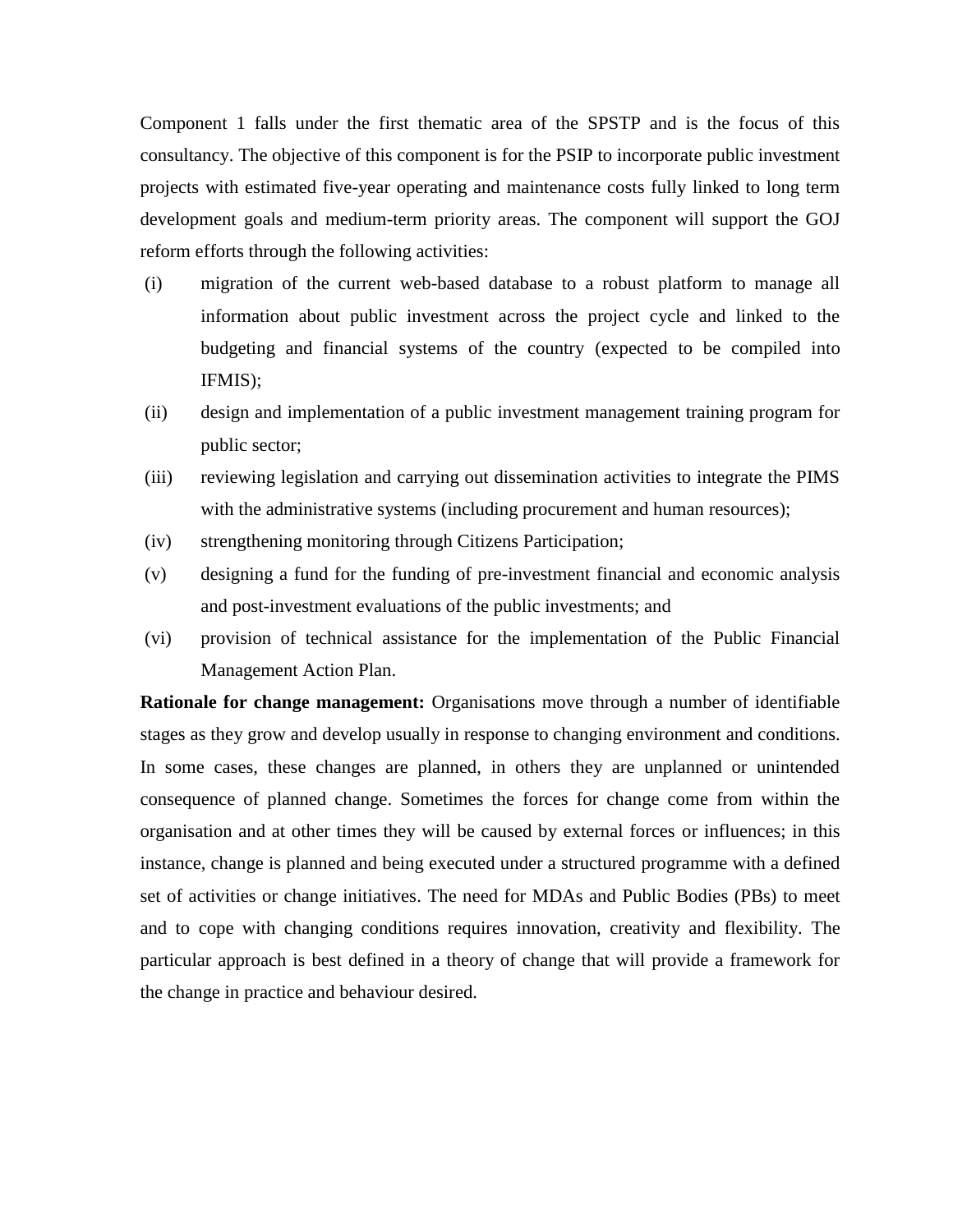#### **2.0.OBJECTIVES OF THE CONSULTANCY:**

The purpose of this consultancy is to develop change management initiatives and processes so as to ensure that standardized methods and procedures are used by MDAs/PBs for efficient and prompt handling of all changes, in order to minimize the impact of change-related activities under Component 1 on service quality, and consequently improve the day-to-day operations of the PIMS.

#### **3.0. SCOPE OF WORKS:**

The specific tasks of the firm under this consultancy shall include:

- **i.** Development of theory of change framework/plan identifying the desired long-term goals and all the conditions that must be in place for the goals to occur. The firm is expected to lead in the execution of resulting activities in consultation with relevant units within the MDAs and PBs.
- ii. Undertaking a readiness assessment to determine
	- o the scope of the change
	- o the readiness of the MDAs & PB to embrace the change in the PIMS process, including: What is the value- system and background of the impacted groups? How much change is already going on? What type of resistance can be expected?
	- o Identify a change management team in key divisions of the MDAs & Public Bodies that are critical to the PIMS. This should include Change Champions and key high-level Sponsors
- **iii.** Developing and delivering culture change programmes inclusive of workshops to define the desired culture change; leadership training & training for the Change Champions to support the change process.
- **iv.** Develop a communications plan and strategy to inform stakeholders MDAs & PBs, the general public and other public bodies that will interact with the PIMS of the requirements the processes and the standards. The firm will:
	- o develop appropriate messages for internal stakeholders, Change Champions and other groups identified.
	- o providing support to the Communications Specialist and Change Champions to develop some simple communications materials for communicating back to staff the final 'desired future culture' and the strategy that they, along with the Ministry leadership, will implement to bring about the new culture and process change.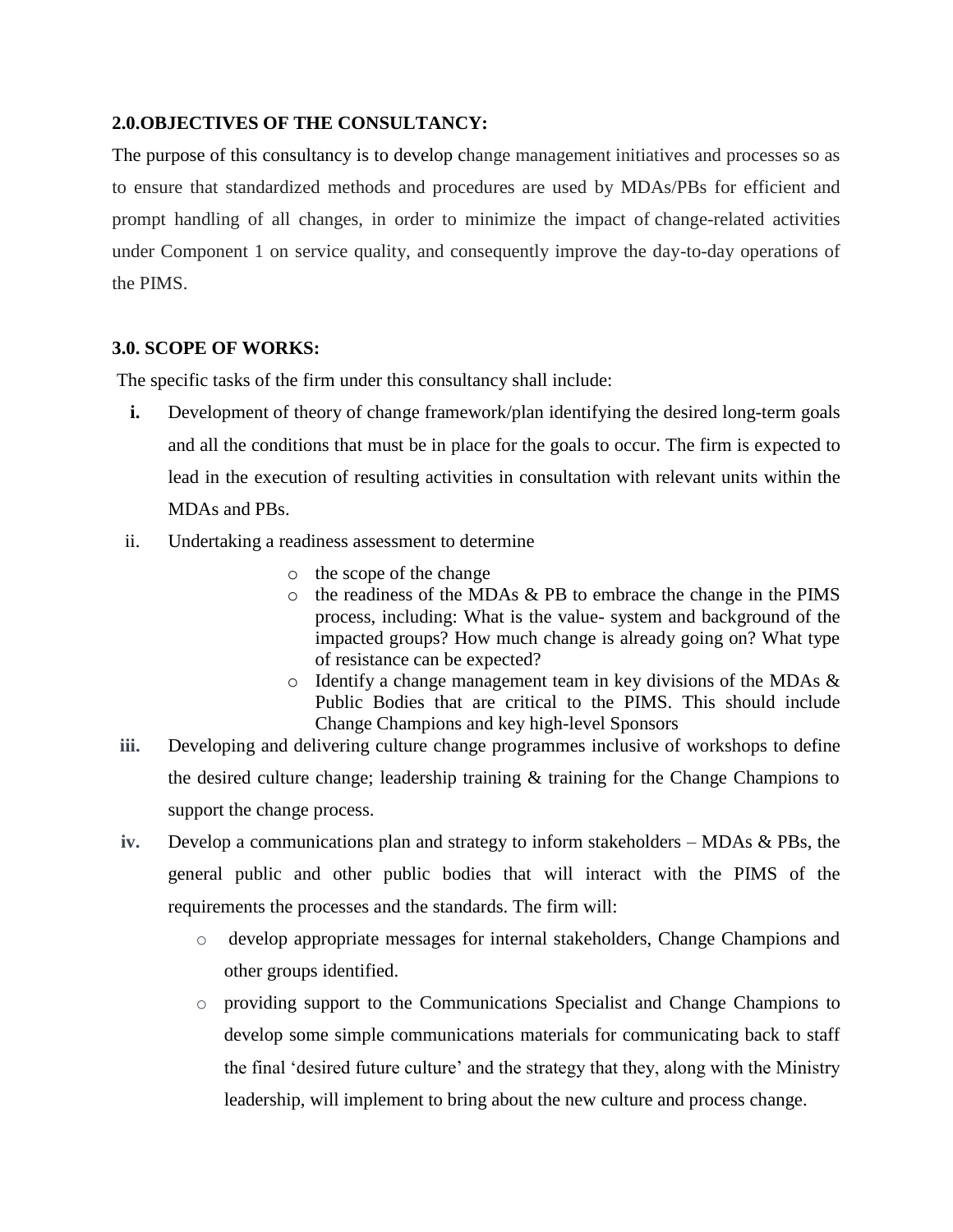- o develop brochures for dissemination to external audiences
- o as appropriate arrange for public information via radio television and face-to-face presentations to special audiences such as the PSOJ, Chambers of Commerce etc.
- **v.** Undertaking coaching and management training for supervisors to influence change in practice and business process related to the PIMS
- vi. Developing a plan to lessen resistance and inform the continuing role of Change Champions, Sponsors/Senior Management
- vii. Collecting and analysing data from PIMS stakeholders and users to determine any required modification/corrective action in the change initiatives and programme
- viii. Designing a recognition programme to celebrate and encourage continued change

#### **4.0. DELIVERABLES:**

| <b>Key Deliverables</b>                                                  | Proposed Timeline | Standard for delivery                                                                                                                                                                                  |  |
|--------------------------------------------------------------------------|-------------------|--------------------------------------------------------------------------------------------------------------------------------------------------------------------------------------------------------|--|
| 1. Work Plan                                                             | 10 days           | include<br>broad<br>Workplan<br>to<br>implementation<br>$\&$<br>strategy<br>related<br>methodology,<br>activities;<br>projected beginning and end times for<br>major activities and resources required |  |
| Theory of Change<br>2.                                                   | 25 days           | As indicated in Section 3.0 (i) & (iv)<br>in the Scope of Works                                                                                                                                        |  |
| 3.<br>readiness<br>Report<br>on<br>assessment                            | 25 days           | As indicated in Section 3.0 (ii) in the<br>Scope of Works                                                                                                                                              |  |
| Report on culture change<br>4.<br>programmes & workshops<br>and coaching | 35 days           | As indicated in Section 3.0 (iii) $\&$ (v),<br>in the Scope of Works                                                                                                                                   |  |
| 5. Plan to lessen resistance                                             | 15 days           | As indicated in Section 3.0 (vi) $\&$ (vii)<br>in the Scope of Works                                                                                                                                   |  |
| Design<br>of<br>recognition<br>6.<br>programme $&$ Final report          | 10 days           | As indicated in Section 3.0 (viii) in the<br>Scope of Works                                                                                                                                            |  |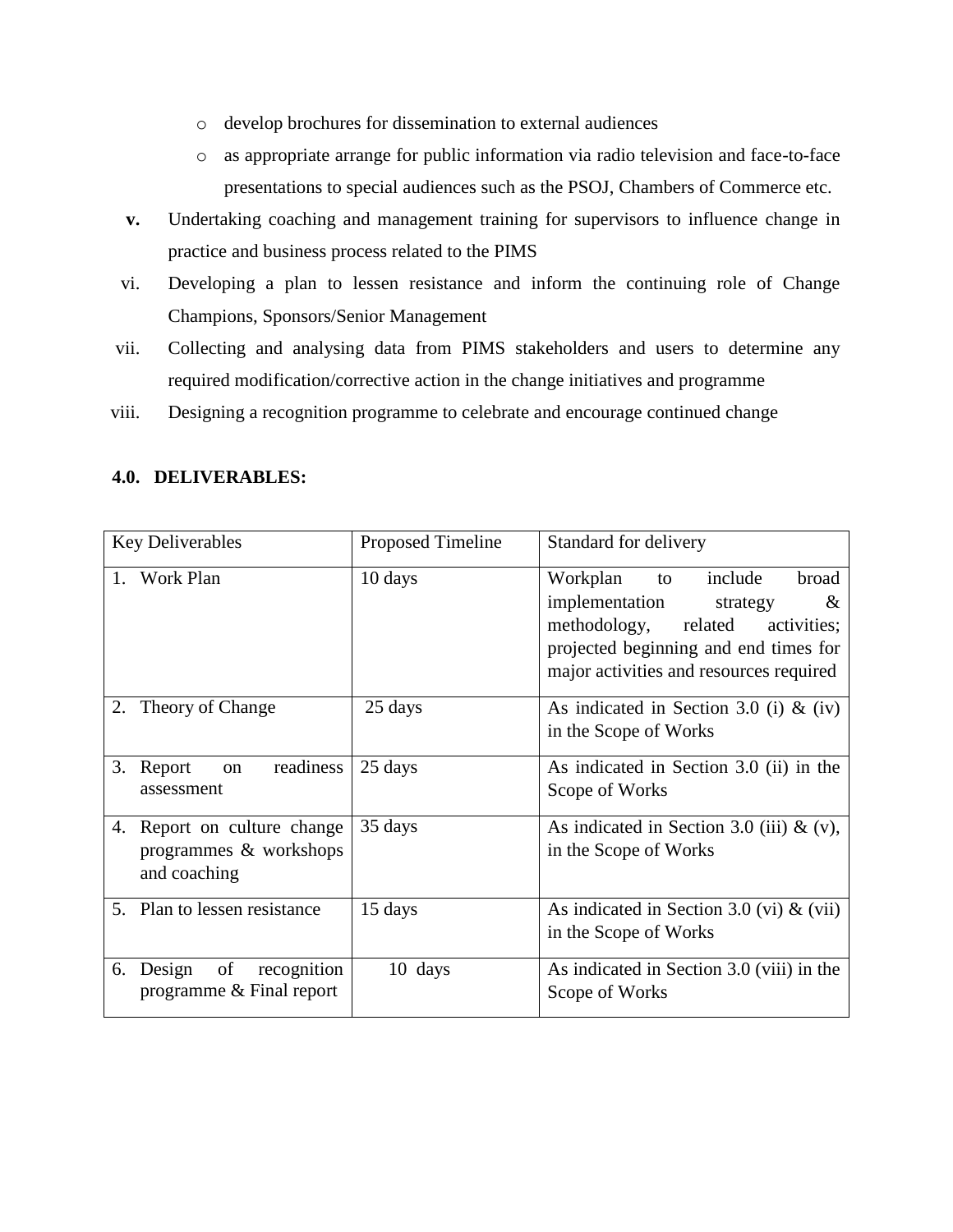### **5.0.CHARACTERISTICS OF THE CONSULTANCY**

- *Level of effort:* Full time level of effort (FTE)
- *Duration of contract:* The Consultancy is expected to be 120 days over 12 months
- **Location:** Jamaica
- **Type of Consultancy:** Firm

#### *Schedule of Deliverables*:

| Work Plan      | Within 10 days of contract signing        |  |  |
|----------------|-------------------------------------------|--|--|
| Deliverables 2 | Within 10<br>weeks from start of contract |  |  |
| Deliverables 3 | weeks from start of contract<br>Within 20 |  |  |
| Deliverables 4 | Within 30<br>weeks from start of contract |  |  |
| Deliverables 5 | Within 40<br>weeks from start of contract |  |  |
| Deliverables 6 | Within 45 weeks from start of contract    |  |  |

**Type of contract:** Lump sum payments as follows:

| Upon submission and acceptance of Work Plan | 10% |
|---------------------------------------------|-----|
| Upon submission and acceptance of D2        | 15% |
| Upon submission and acceptance D3           | 15% |
| Upon submission and acceptance D4           | 20% |
| Upon submission and acceptance D5           | 20% |
| Upon submission and acceptance D6           | 20% |

#### **6.0.QUALIFICATION & EXPERIENCE:**

Consulting Firms shall possess the following:

- 1. At least ten (10) years of experience in developing and managing large projects in Change Management, supervising teams, and organizing and overseeing administrative and logistical support;
- 2. At least five (5) years' experience in providing servicers related to change management to the Public Sector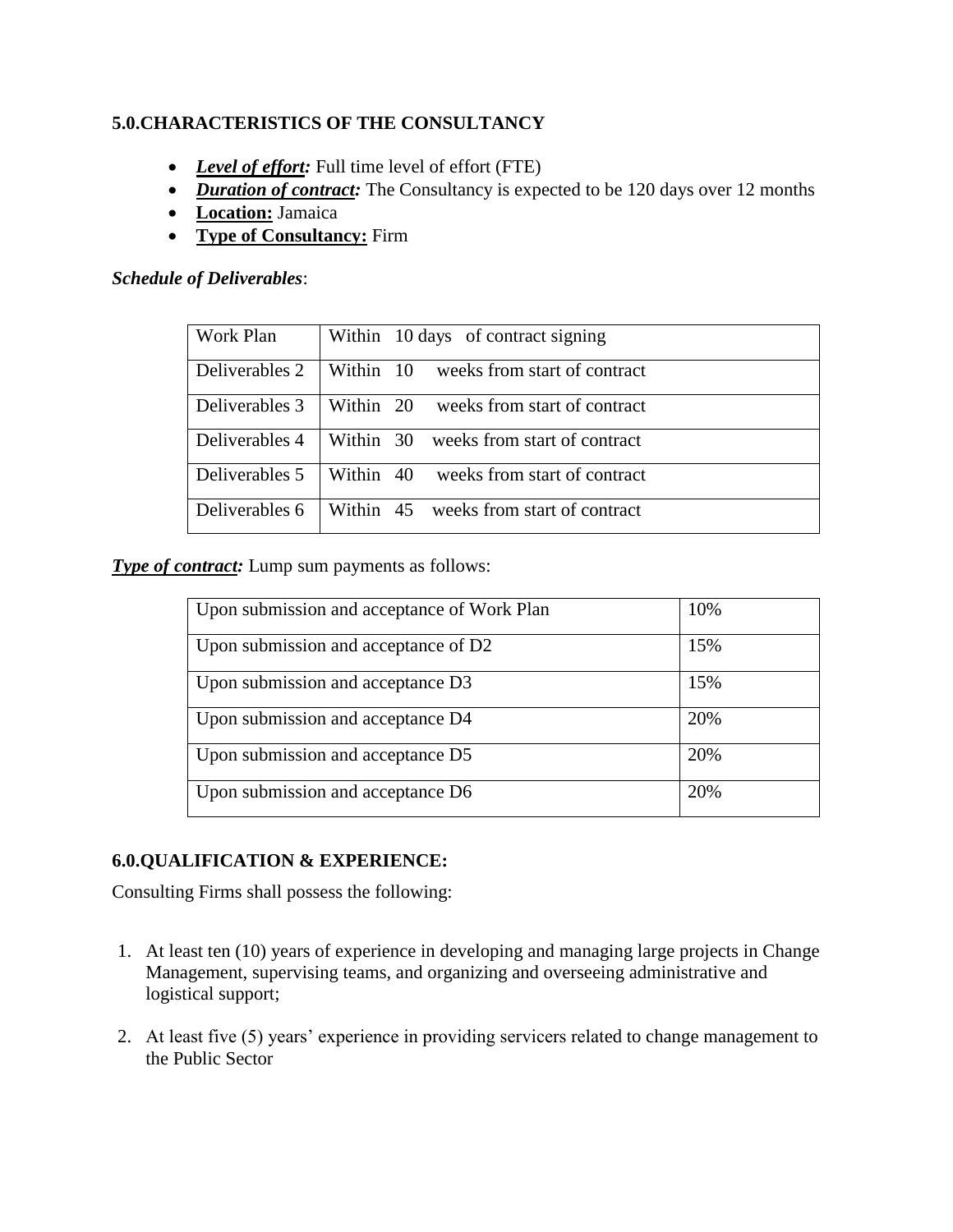- 3. Team members with knowledge of the principles and methods for change management principles and tools;
- 4. Robust communication skills (written and oral), strong teamwork skills;
- 5. Human resource management skills, such as demonstrated capacity in organisation development and business process reengineering;
- 6. Must understand the role and function of the MOF&PS in the context of GOJ.

7. Members of the firm must have qualifications at the post graduate levels in areas relevant to the assignment

8. In the case of a body corporate, it is legally incorporated or otherwise organised in an eligible country, has its principal place of business in an eligible country and is more than 50 per cent beneficially owned by citizen(s) and/or *bona fide* resident(s) of eligible country(ies) or by a body(ies) corporate meeting these requirements.

### **Team Leader should have:**

- $\triangleright$  Post graduate qualification in organisation development, organisation psychology, business administration or Human Resource Development
- $\triangleright$  A solid understanding of how people go through a change and the change process
- $\triangleright$  At least 10 years' experience and knowledge of change management principles, methodologies and tools
- $\triangleright$  Organized with demonstrated competence in planning strategy and tactics
- $\triangleright$  Problem solving and root cause identification skills
- $\triangleright$  Exceptional communication skills, both written and verbal
- $\triangleright$  Change management Certification or designation
- $\triangleright$  Excellent active listening  $\&$  interpersonal relationship skills
- $\triangleright$  Ability to clearly articulate messages to a variety of audiences

# **Team Members should have:**

- $\triangleright$  Minimum of a First degree in the following areas:
	- o Organisation Development/Psychology,
	- o Human Resource Development,
	- o Public Administration or Business Administration,
	- o Mass Communication, Social Marketing or Public Relations or any other related discipline

# **Desired experience skills & competencies:**

 $\triangleright$  Flexible and adaptable; able to work in ambiguous situations